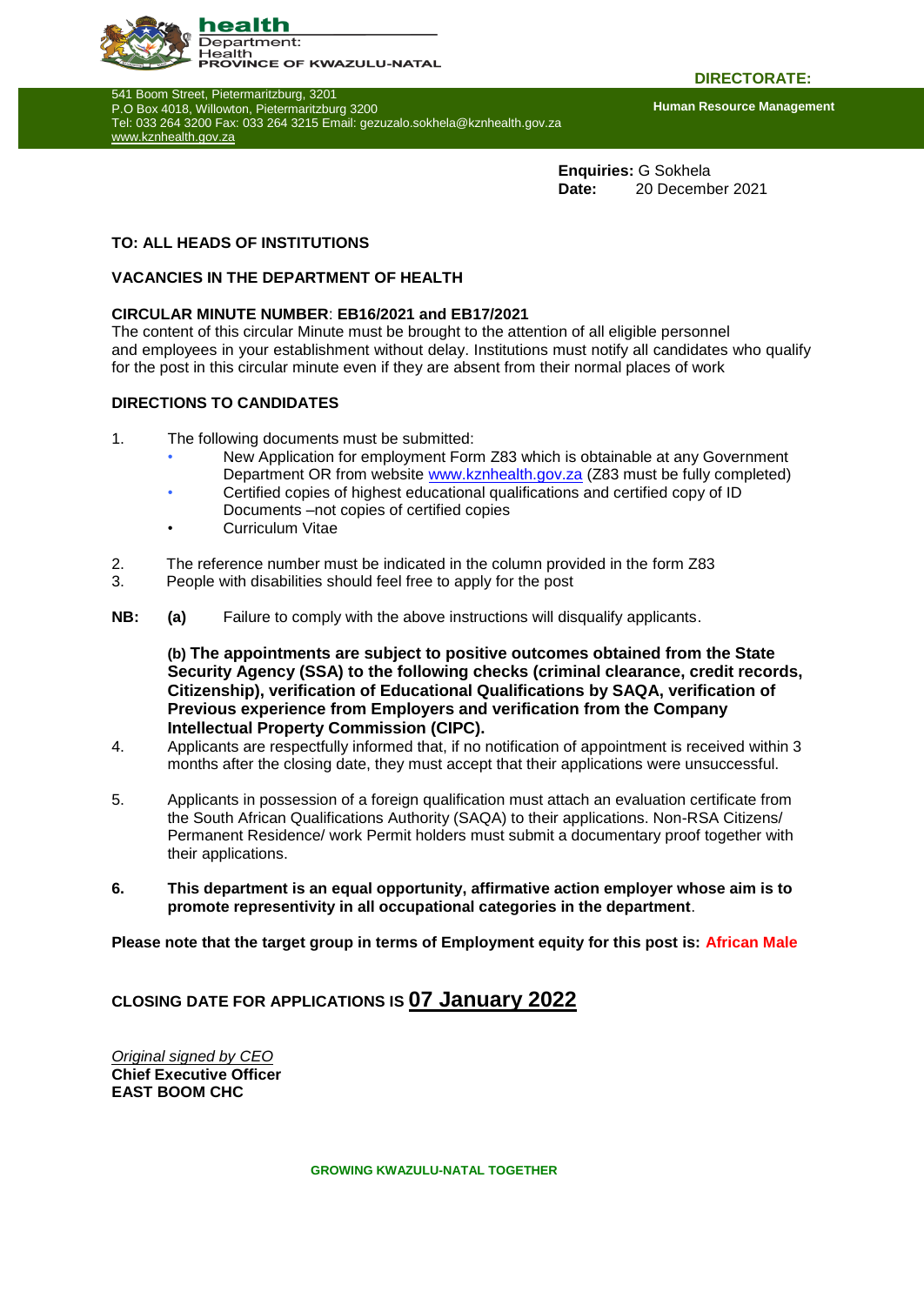| <b>POST</b>            | ÷. | <b>Clinical Nurse Practitioner</b>               |  |  |
|------------------------|----|--------------------------------------------------|--|--|
| <b>NUMBER OF POSTS</b> | ÷. | 02                                               |  |  |
| <b>CENTRE</b>          |    | <b>Clinics under East Boom CHC</b>               |  |  |
| <b>SALARY</b>          | ÷. | Grade 1 R388 974.00 - R450 939per annum          |  |  |
|                        | ÷. | Grade 2 R478 404.00 - R588 390per annum          |  |  |
| <b>OTHER BENEFITS</b>  | ÷. | 13 <sup>th</sup> Cheque,                         |  |  |
|                        |    | (optional), home owners allowance<br>Medical Aid |  |  |
|                        |    | (employees must meet prescribed requirements)    |  |  |

| <b>INSTITUTION</b>      | <b>REFERENCE NUMBER</b> | <b>NO OF POSTS</b> |
|-------------------------|-------------------------|--------------------|
| <b>Khan Road Clinic</b> | EB16/2021               | 01                 |
| <b>Northdale Clinic</b> | EB17/2021               | 01                 |

## **MINIMUM REQUIREMENTS FOR THE POST**:

- $\triangleright$  Senior Certificate/ Matric.
- Degree/Diploma in General Nursing and Midwifery.
- $\triangleright$  1 year post basic qualification in Primary Health Care.
- ▶ Registration with the SANC as General Nurse, Midwife and Primary Health Care.
- $\triangleright$  A minimum of 4 years appropriate or recognizable experience in nursing after registration as Professional Nurse with SANC in General Nursing.
- Certificate of Service for previous and current work experience endorsed and stamped by HR Office must be attached.

## **Grade 2**

- Senior Certificate/ Matric.
- Degree/Diploma in Nursing and Midwifery.
- $\geq 1$  year post basic qualification in Primary Health Care.
- $\triangleright$  A minimum of 14 years appropriate or recognizable experience in nursing after registration as a Professional Nurse with the S ANC in General Nursing.
- $\triangleright$  At least 10 years of the period referred above must be appropriate/recognizable experience after obtaining 1 year post basic qualification in Primary Health Care.
- $\triangleright$  Certificate of Service for previous and current work experience endorsed and stamped by HR Office must be attached

## **RECOMMENDATIONS**

 $\triangleright$  NIMART Training and Computer literacy with a proficiency in MS Office Software applications

## **KNOWLEDGE, SKILLS, TRAINING AND COMPETENCIES REQUIRED**

- $\triangleright$  Knowledge of all applicable legislation and guidelines, including scientific nursing and nursing principles.
- $\triangleright$  Good interpersonal relationship skills and good listening skills.
- $\triangleright$  Good communication and problem solving skills. Co-ordinating and planning skills.
- Feam building and supervisory skill. Ability to formulate patient care related policies.
- Report writing abilities. Financial management skills. Knowledge of District health system.
- $\triangleright$  Ability to make independent decisions. Ability to work under pressure and meet tight deadlines. Ability to translate transformation objectives into practical plans. Ability to prioritize issues and other work related matters and to comply with time frames. Proven initiative, decisiveness and the ability to acquire new knowledge swiftly.

# **KEY PERFORMANCE AREAS**

- $\triangleright$  Demonstrate effective communication with patients, supervisors and other clinicians, including report writing.
- Assist the unit manager with the overall management and necessary support for effective functioning in the clinic.
- $\triangleright$  Work as part of a multidisciplinary team to ensure good Nursing Care in the clinic.